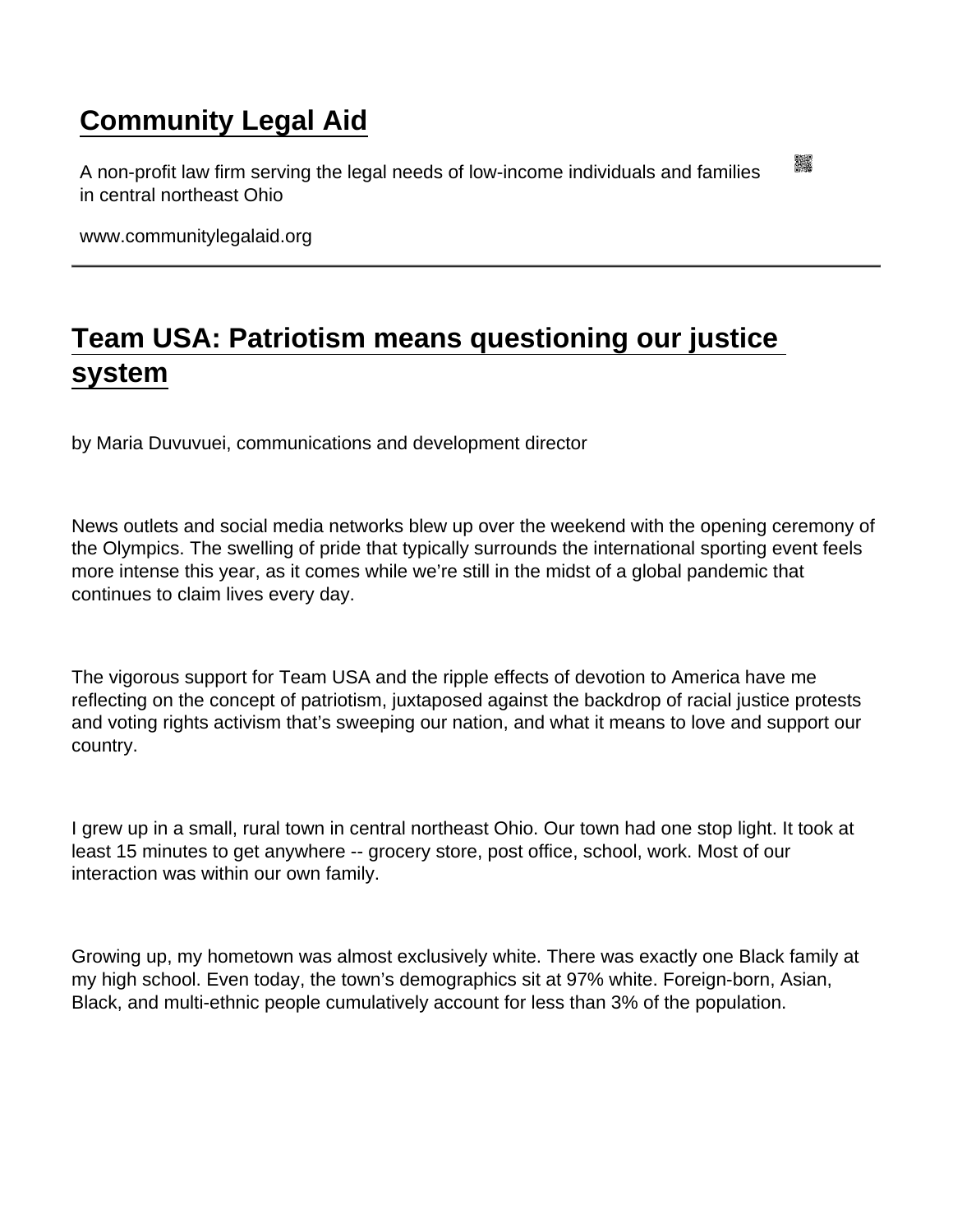It was also fairly economically affluent, with a poverty rate, a cost-of-living index, and an unemployment rate that all sit below the state averages.

All of this led to one simple truth: my formative years were shaped overwhelmingly by people who looked, behaved, and thought the same. My sense of patriotism was defined with equal weight as supporting our troops and supporting our elected officials. God and country were synonymous, and it was just generally accepted that everyone had equal rights, equal opportunity, and equal treatment under our nation's set of laws. Up until I went to college, I'd never experienced or witnessed anything that would contradict these notions.

Today, we have a word to describe this worldview: privilege. But at the time, we called it something different: national pride.

This sense of patriotism was also shaped largely by the fact that I (and the rest of my town) actually knew very little about historical justice in the United States. I knew from my history class that it took two years after the Emancipation Proclamation for slavery to officially end, but I never heard the word Juneteenth. The picture painted for me was the "white knight" Union army bringing salvation and freedom to the still enslaved Blacks in the Deep South. Jim Crow laws were framed for me as a set of rogue lawmakers trying to keep the Black man down, and failing against a powerful government system firmly rooted in freedom, equality, and justice for all. Any racist laws were painted for me as an accidental footnote in our nation's history, rather than the purposeful structures they were intended to be.

It wasn't until recently, when I joined the team at Community Legal Aid, that I even heard terms like redlining, or that I learned that the "right" to an attorney isn't absolute and that legal protections and processes are different depending on what type of case you have. It wasn't until I started reading books like The Color of Law that I was shocked to learn that our government (as recently as the 1950's) had written, official laws that even mentioned the color of citizens' skin. And it wasn't until meeting colleagues and clients with vastly different life experience than me, that I realized just how unequal our systems are and that there is a real, human impact to these injustices.

My whole sense of national pride was challenged, and that was disorienting and uncomfortable. But it's also been the best thing that's ever happened to me.